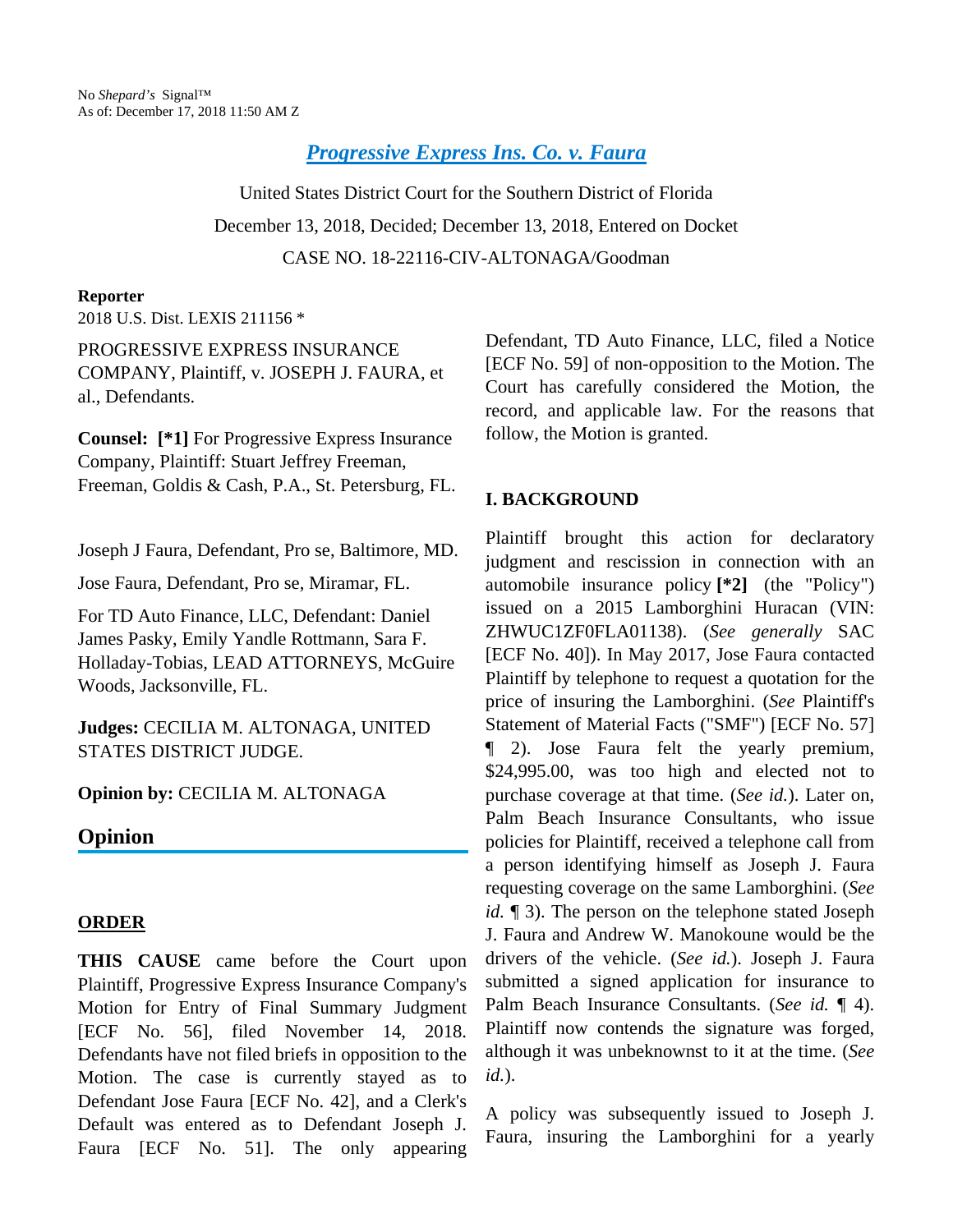Page 2 of 4

premium of \$6,938.00. (*See id.* ¶ 5). On October 13, 2017, the Lamborghini was involved in an accident resulting in the death **[\*3]** of the driver, Kevin James, and the "total destruction of the Lamborghini." (*Id.* 16). At the time of the accident, Defendant TD Auto Finance, LLC, was financing the purchase of the vehicle. (*See id.* ¶ 7).

Plaintiff claims the Policy was actually intended for the use and benefit of Jose Faura and was fraudulently obtained by Joseph J. Faura to secure coverage at a lesser premium rate than had been quoted to Jose Faura. (*See id.* ¶ 8). Given this belief, Plaintiff began investigating the circumstances under which the Policy was obtained and attempted to schedule Examinations Under Oath of both Joseph J. Faura and Jose Faura. (*See id.* 10-11). The individual Defendants failed to appear for the examinations. (*See id.*).

Plaintiff then brought this suit, arguing it has been "prejudiced in its ability to investigate" and determine whether the Policy was obtained by fraud or misrepresentation and whether it provides coverage for the claimed losses to the Lamborghini. (SAC ¶ 21). Plaintiff maintains the Policy issued to Joseph J. Faura was obtained by "fraud or forgery" and thus Plaintiff is not liable for any damage to the vehicle. (*See* SMF ¶ 8-10).

Plaintiff's Motion for Summary Judgment is unopposed. **[\*4]** On July 31, 2018, Defendant Jose Faura filed a Suggestion of Bankruptcy [ECF No. 41], and the Court entered an Order [ECF No. 42] staying the case as to Jose Faura, allowing the case to proceed against the remaining Defendants. (*See* Order). On August 9, 2018, a Clerk's Default was entered as to Joseph J. Faura [ECF No. 51]. TD Auto Finance, LLC, does not oppose the relief sought in the Motion. (*See* [ECF No. 59]).

# **II. LEGAL STANDARD**

Summary judgment is rendered if the pleadings, the discovery and disclosure materials on file, and any affidavits "show there is no genuine issue as to any material fact and the movant is entitled to judgment as a matter of law." *[Fed. R. Civ. P. 56\(a\)](http://configure.this.manually.for.dev/api/document?collection=statutes-legislation&id=urn:contentItem:5GYC-2421-6N19-F165-00000-00&context=)*. An issue of fact is "material" if it might affect the outcome of the case under the governing law. *See [Anderson](http://configure.this.manually.for.dev/api/document?collection=cases&id=urn:contentItem:3S4X-6H80-0039-N37M-00000-00&context=)  [v. Liberty Lobby, Inc., 477 U.S. 242, 248 \(1986\)](http://configure.this.manually.for.dev/api/document?collection=cases&id=urn:contentItem:3S4X-6H80-0039-N37M-00000-00&context=)*. It is "genuine" if the evidence could lead a reasonable jury to find for the non-moving party. *See id.*; *see also [Matsushita Elec. Indus. Co. v. Zenith Radio](http://configure.this.manually.for.dev/api/document?collection=cases&id=urn:contentItem:3S4X-7P90-0039-N51W-00000-00&context=)  [Corp., 475 U.S. 574, 587 \(1986\)](http://configure.this.manually.for.dev/api/document?collection=cases&id=urn:contentItem:3S4X-7P90-0039-N51W-00000-00&context=)*.

The movant's initial burden on a motion for summary judgment "consists of a responsibility to inform the court of the basis for its motion and to identify those portions of the pleadings, depositions, answers to interrogatories, and admissions on file, together with the affidavits, if any, which it believes demonstrate **[\*5]** the absence of a genuine issue of material fact." *[Fitzpatrick v. City of Atlanta, 2 F.3d 1112, 1115](http://configure.this.manually.for.dev/api/document?collection=cases&id=urn:contentItem:3S4X-CKK0-003B-P22B-00000-00&context=)  [\(11th Cir. 1993\)](http://configure.this.manually.for.dev/api/document?collection=cases&id=urn:contentItem:3S4X-CKK0-003B-P22B-00000-00&context=)* (alterations and internal quotation marks omitted) (quoting *[Celotex Corp. v. Catrett,](http://configure.this.manually.for.dev/api/document?collection=cases&id=urn:contentItem:3S4X-6HC0-0039-N37R-00000-00&context=)  [477 U.S. 317, 323 \(1986\)\)](http://configure.this.manually.for.dev/api/document?collection=cases&id=urn:contentItem:3S4X-6HC0-0039-N37R-00000-00&context=)*. Once the moving party has shouldered its initial burden, the burden shifts to the non-moving party to "'set forth specific facts showing that there is a genuine issue for trial,' not just to 'rest upon the mere allegations or denials of the adverse party's pleading.'" *[United States v.](http://configure.this.manually.for.dev/api/document?collection=cases&id=urn:contentItem:44NF-1V30-0038-X3YW-00000-00&context=)  [Lawrence, 276 F.3d 193, 197 \(5th Cir. 2001\)](http://configure.this.manually.for.dev/api/document?collection=cases&id=urn:contentItem:44NF-1V30-0038-X3YW-00000-00&context=)* (quoting *[Resolution Tr. Corp. v. Camp, 965 F.2d](http://configure.this.manually.for.dev/api/document?collection=cases&id=urn:contentItem:3S4X-2H50-008H-V02P-00000-00&context=)  [25, 29 \(5th Cir. 1992\)\)](http://configure.this.manually.for.dev/api/document?collection=cases&id=urn:contentItem:3S4X-2H50-008H-V02P-00000-00&context=)*.

If the non-moving party does not respond to a motion for summary judgment, "the district court cannot base the entry of summary judgment on the mere fact that the motion was unopposed, but, rather, must consider the merits of the motion." *United States v. One Piece of Real Prop. Located at 5800 [SW 74th Ave., Miami, Fla., 363 F.3d 1099,](http://configure.this.manually.for.dev/api/document?collection=cases&id=urn:contentItem:4C0V-TFH0-0038-X0WV-00000-00&context=)  [1101 \(11th Cir. 2004\)](http://configure.this.manually.for.dev/api/document?collection=cases&id=urn:contentItem:4C0V-TFH0-0038-X0WV-00000-00&context=)* (citing *Dunlap v. Transamerica Occidental Life Ins. Co., 858 F.2d 629, 632 (11th Cir. 1988)* (per curiam)). While a "district court need not sua sponte review all of the evidentiary materials on file at the time the motion is granted," the Court "must ensure [] the motion [] is supported by evidentiary materials." *Id.* (alterations and added; citation omitted).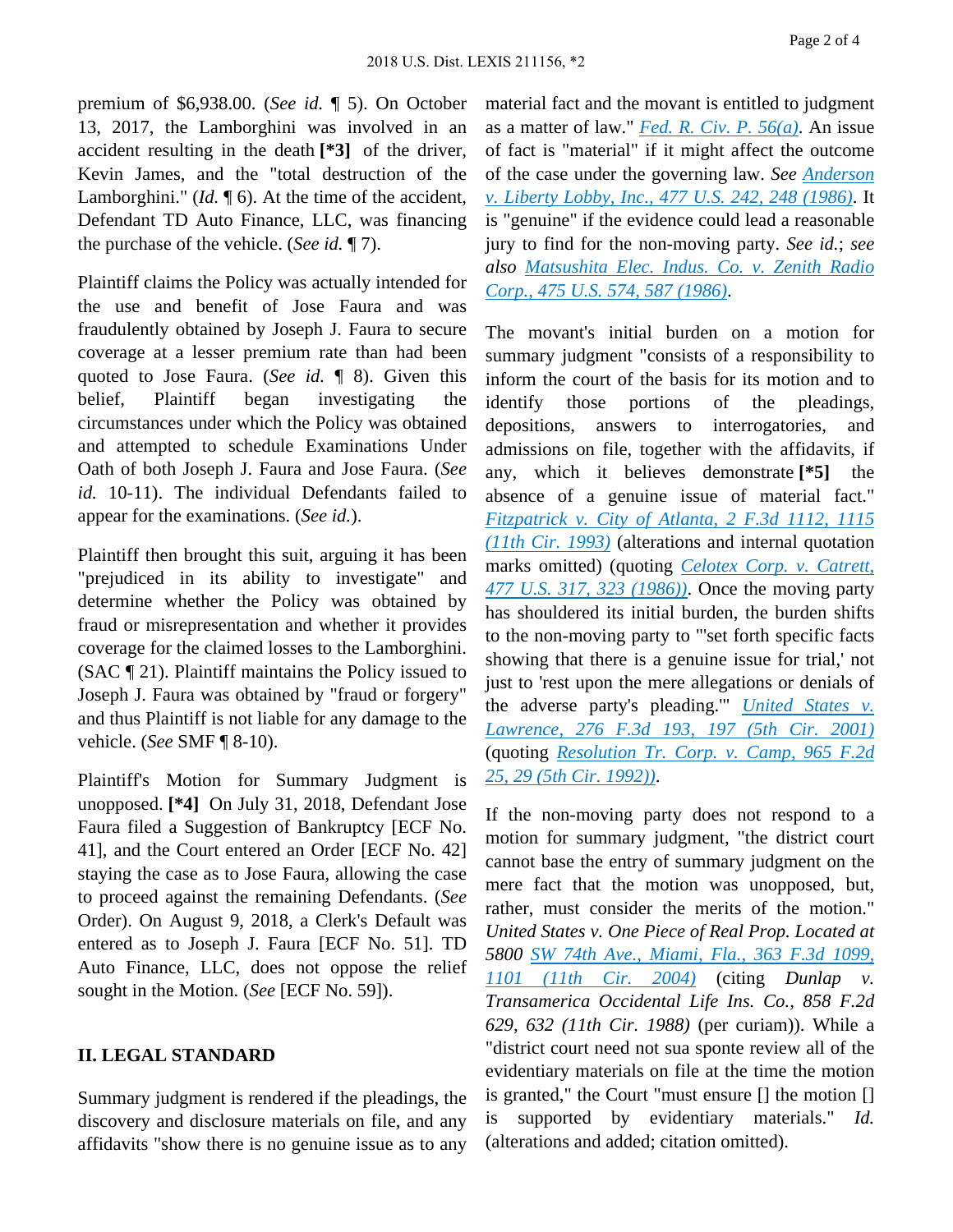#### **III. ANALYSIS**

Plaintiff seeks a summary judgment determining that the insurance policy does not provide coverage for the Lamborghini and rescinding the Policy *ab initio*. (*See* Mot. 12). Since Defendants did not file a response in opposition to the Motion, all of Plaintiff's material facts **[\*6]** that are supported by evidence in the record are deemed admitted.<sup>1</sup> *See One Piece of Real Property*, 363 F.3d at 1102 n.4 (confining review of the record to the materials submitted by the moving party because the nonmoving party failed to respond); *[Vega v. Bank of](http://configure.this.manually.for.dev/api/document?collection=cases&id=urn:contentItem:5T6R-1K91-F1H1-240S-00000-00&context=)  [Am., N.A., No. 14-CV-21931, 2015 WL 12556300,](http://configure.this.manually.for.dev/api/document?collection=cases&id=urn:contentItem:5T6R-1K91-F1H1-240S-00000-00&context=)  [at \\*3 n.4 \(S.D. Fla. July 20, 2015\)](http://configure.this.manually.for.dev/api/document?collection=cases&id=urn:contentItem:5T6R-1K91-F1H1-240S-00000-00&context=)* ("Because [Defendant] failed to respond . . . the Court . . . must accept [Plaintiffs]' Statement of Material facts as true, *to the extent [it is] supported by the record*." (alterations and emphasis added; citation omitted)).

Per the terms of the Policy, Plaintiff was permitted to take Examinations Under Oath of its insured. (Mot. 11). Defendants Joseph J. Faura and Jose Faura's failure to attend the Examinations did not allow Plaintiff to complete its investigation into the circumstances under which the Policy was obtained. (*See* SMF ¶ 12). The Court has reviewed Plaintiff's Statement of Material Facts and the record and finds Defendants, Joseph J. Faura and Jose Faura, breached their duty of cooperation by failing to attend the scheduled Examinations Under Oath, which constitutes a material failure to cooperate such that Plaintiff has been substantially prejudiced. *See Barthelemy v. Safeco Ins. Co. of Ill.*, No. 4D17-1254, *[2018 WL 5291274, at \\*2 \(Fla.](http://configure.this.manually.for.dev/api/document?collection=cases&id=urn:contentItem:5TJY-X2T1-F2F4-G2R7-00000-00&context=)  [4th DCA Oct. 24, 2018\)](http://configure.this.manually.for.dev/api/document?collection=cases&id=urn:contentItem:5TJY-X2T1-F2F4-G2R7-00000-00&context=)* (citing *[Bankers Ins. Co. v.](http://configure.this.manually.for.dev/api/document?collection=cases&id=urn:contentItem:3RRM-24S0-003C-X0H8-00000-00&context=)  [Macias, 475 So. 2d 1216 \(Fla. 1985\)](http://configure.this.manually.for.dev/api/document?collection=cases&id=urn:contentItem:3RRM-24S0-003C-X0H8-00000-00&context=)* (holding that to establish a failure to cooperate an insurer **[\*7]** 

must prove both a material breach of the policy and substantial prejudice)). Therefore, the insurance policy issued by Plaintiff to Defendant, Joseph J. Faura, for the policy period from June 1, 2017 to June 1, 2018, Policy No. 06197710-0, does not provide coverage for the damages caused to the 2015 Lamborghini Huracan, VIN: ZHWUC1ZF0FLA01138, owned by Defendant, Jose Faura, as a result of the accident on October 13, 2017.

The Court further finds that the policy of insurance issued by Plaintiff to Defendant, Joseph J. Faura, for the policy period from June 1, 2017 to June 1, 2018, Policy No. 06197710-0, was obtained by fraud and misrepresentation pursuant to *[Florida](http://configure.this.manually.for.dev/api/document?collection=statutes-legislation&id=urn:contentItem:5CH7-9FF1-DXC8-001Y-00000-00&context=)  [Statutes section 627.409](http://configure.this.manually.for.dev/api/document?collection=statutes-legislation&id=urn:contentItem:5CH7-9FF1-DXC8-001Y-00000-00&context=)*, making the policy void *ab initio. See MetLife Ins. Co. USA v. Larose*, No. 16- 61051-CIV, 2017 WL 2901696, at \*5 (S.D. Fla. May 10, 2017) (holding that an insurance policy can be held to be void *ab initio* and rescinded pursuant to *[Florida Statutes section 627.409](http://configure.this.manually.for.dev/api/document?collection=statutes-legislation&id=urn:contentItem:5CH7-9FF1-DXC8-001Y-00000-00&context=)*); *see also Darwin Nat. Assur. Co. v. Brinson & Brinson, Attorneys at Law, P.A.*, No. 6:11-CV-1388-ORL-36, *[2013 WL 2406154, at \\*5 \(M.D. Fla. June 3,](http://configure.this.manually.for.dev/api/document?collection=cases&id=urn:contentItem:58K1-5G61-F04D-10KP-00000-00&context=)  [2013\)](http://configure.this.manually.for.dev/api/document?collection=cases&id=urn:contentItem:58K1-5G61-F04D-10KP-00000-00&context=)* (same)).

Accordingly, it is

## **ORDERED AND ADJUDGED** that the Motion **[ECF No. 56] is GRANTED in part**.

Plaintiff, Progressive Express Insurance Company, is entitled to summary judgment as follows:

1. The policy of insurance issued by Plaintiff to Defendant, **[\*8]** Joseph J. Faura, for the policy period from June 1, 2017 to June 1, 2018, Policy No. 06197710-0, does not provide coverage for the damage caused to the 2015 Lamborghini Huracan, VIN: ZHWUC1ZF0FLA01138, as a result of the accident of October 13, 2017; and

2. The policy of insurance issued by Plaintiff to Defendant, Joseph J. Faura, for the policy period from June 1, 2017 to June 1, 2018, Policy No. 06197710-0, is void *ab initio* and is hereby

<sup>&</sup>lt;sup>1</sup>The Court notes one exception: the only appearing Defendant, TD Auto Finance, LLC, in its Notice of non-opposition stated it does not oppose the relief sought in Plaintiff's Motion, but "does not otherwise admit or concede to the allegations and facts asserted against [it], Joseph J. Faura, or Jose Faura . . . ." (Notice [ECF No. 59] (alterations added)).